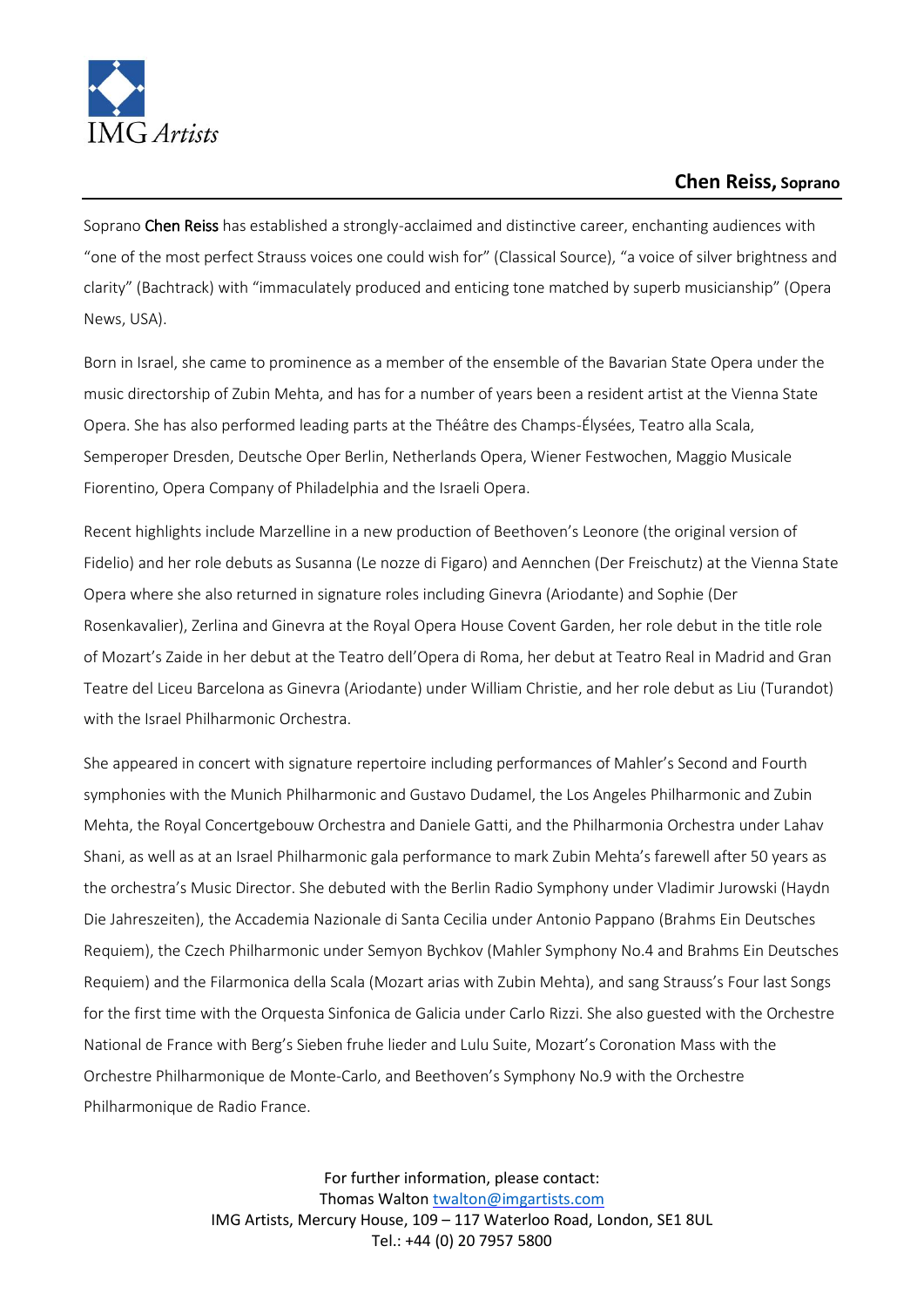

## **Chen Reiss, Soprano**

Highlights of this season and beyond include the title role in Cavalli's La Calisto at Teatro alla Scala, Milan, her first performances of Dvorak's Stabat Mater with the Orchestra National de France and Mahler's Das Klagende Lied with the MDR-Sinfonieorchester Leipzig, and visits to the Berlin Philharmonic, Vienna Symphony, Tonkuenstler-Orchester, Beethoven-Orchester Bonn and Orchestre Philharmonique de Liege, in repertoire including Strauss Lieder and Bruckner's Te Deum and Mass in F minor. She follows recent CD releases of 'Immortal Beloved' a recording of Beethoven arias and scenas with the Academy of Ancient Music for Onyx Classics, and Mozart's 'Ch'io mi scordi di te' and Beethoven's Terzetto with Thomas Roesner and the Beethoven Philharmonie for Odradek, with a disc of orchestral lieder and scenas of Fanny Hensel and Felix Mendelssohn with the Jewish Chamber Orchestra of Munich.

She is a regular guest with distinguished ensembles and institutions including the BBC Proms, the Salzburg, Schleswig-Holstein, George Enescu, Rheingau and Lucerne Festivals, the Vienna Philharmonic, Staatskapelle Berlin, Gewandhausorchester Leipzig, Concerto Köln, Mozarteum Orchestra Salzburg, Orchestre de Paris, Chicago, Pittsburgh and Dallas Symphonies, as well as in Carnegie Hall, Vienna's Musikverein, Wigmore Hall, Philharmonie Berlin, Tonhalle Düsseldorf, Laeiszhalle Hamburg and Palais des Beaux-Arts in Brussels. She counts among her collaborators such conductors as Daniel Barenboim, Christoph Eschenbach, Daniel Harding, Manfred Honeck, Marek Janowski, Paavo Järvi, Adam Fischer, Omer Meir Wellber, Donald Runnicles, Christian Thielemann and Franz Welser-Möst.

Chen Reiss's operatic repertoire includes: Gilda (Rigoletto), Adina (L'elisir d'amore), Amina (La Sonnambula), Nannetta (Falstaff), Zdenka (Arabella), Marie (La fille du régiment), Rosina (Il barbiere di Siviglia), Pamina (Die Zauberflöte), Ilia (Idomeneo), Konstanze (Die Entfuehrung aus dem Serail), Gretel (Hansel und Gretel), Euridice (Orfeo ed Euridice) and the title role in Janacek's The Cunning Little Vixen. Her concert repertoire includes the sacred works, concert scenes and arias of Bach, Haydn, Mozart, Beethoven, Brahms, Schubert and Schumann, Rossini's and Szymanowski's Stabat Mater, Orff's Carmina Burana, Gorecki's and Bernstein's 3rd symphonies, and the songs of Mahler, Zemlinsky, Berg and Richard Strauss.

With the Vienna Philharmonic she was the guest soloist at a gala concert for the 30th anniversary celebrations of Tokyo's Suntory Hall, and with the Orchestre National de France she took part in the 2019 Bastille Day 'Concert de Paris', televised live from Paris's iconic Eiffel Tower. In December 2014 Chen Reiss was invited to sing for Pope Francis during the Christmas Mass, which was broadcast worldwide. She has recorded a wide

> For further information, please contact: Thomas Walton [twalton@imgartists.com](mailto:twalton@imgartists.com) IMG Artists, Mercury House, 109 – 117 Waterloo Road, London, SE1 8UL Tel.: +44 (0) 20 7957 5800